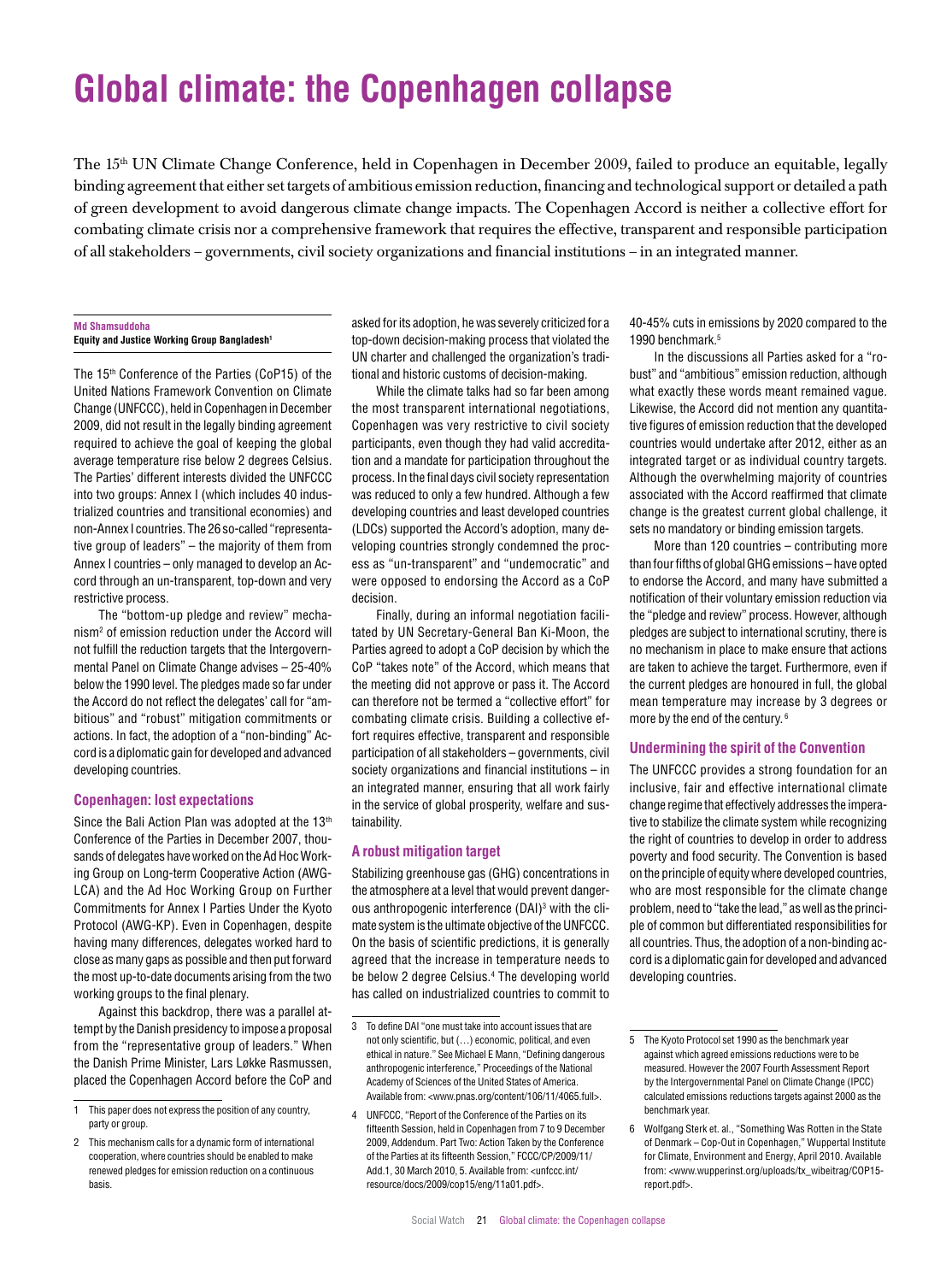The attempt by developed countries to strengthen and expand the "pledge and review" model under the guise of the Copenhagen Accord would have allowed them to evade their responsibility and the carbon debt that they owe to developing countries for their historic and excessive use of the Earth's atmospheric space. This over-consumption has resulted in an adaptation debt, as developing countries have suffered – and continue to suffer – the worst impacts of climate change, and also an emissions debt. Therefore, developed countries must undertake ambitious domestic emission reductions in order to allow developing countries to increase their own to meet their sustainable development needs.

# **Financing adaptation: enormous clouds but little rain**

The broader strategies for combating climate change (e.g., mitigation, adaptation and support to existing development and growth) are interlinked and are a real challenge to developing countries, which will require new, additional and incremental financial resources for their implementation.

Adaptation financing – financing the adaptation of developing countries to climate change – is required to build their social and economic capacity to absorb current and future shocks. These include: climate proofing<sup>7</sup> development, economic growth, official development assistance (ODA) and existing infrastructure; additional investments for new infrastructure; costs of community level and community-based adaptation; capacity building; restoration of eco-system services; addressing mass displacement; and mainstreaming adaptation into poverty reduction strategies and other relevant government policies and programs. Thus the amount of adaptation finance is a critical concern to the LDCs, Small Island Developing States (SIDS)<sup>8</sup> and African countries that are likely to be the most affected by the impacts of climate change.

Several studies have estimated the amount of finances required for adaptation. Oxfam estimated more than USD 50 billion, $^{\rm 9}$  UNDP USD 86 billion $^{\rm 10}$ and UNFCCC USD 28-67 billion<sup>11</sup> per year. Another report on financial flows produced by the UNFCCC Secretariat put the financial resources needed by

- 9 Oxfam, "Adapting to climate change: what's needed in poor countries, and who should pay," *Oxfam Briefing Paper* 104, 2007. Available from: <www.oxfam.org.uk/resources/policy/ climate\_change/downloads/bp104\_adapting\_to\_climate\_ change.pdf>.
- 10 UNDP, *Human Development Report 2007/2008: Fighting climate change. Human solidarity in a divided world*,New York, 2007). Available from: <hdr.undp.org/en/reports/ global/hdr2007-2008/>.
- 11 UNFCCC, "Investment and financial flows to address climate change," background paper, 2007. Available from: <unfccc. int/files/cooperation\_and\_support/financial\_mechanism/ application/pdf/background\_paper.pdf>.

2030 at USD 130 billion for mitigation activities and several hundreds of billions for adaptation in developing countries alone. Against these different estimations, mostly based on various "top-down" methodologies, developing countries asked for 1-1.5% of developed countries' Gross Domestic Product (GDP) in addition to their existing ODA commitment. China has suggested that developed countries should commit 0.5% of GDP for such climate change payments in addition to the 0.7% Monterrey Consensus<sup>12</sup> ODA target (i.e., USD 260 billion in 2007).13

Given this context, the Copenhagen Accord foresees USD 30 billion of "new and additional resources" for the period 2010-2012 as the collective commitment by developed countries '"with balanced allocation between adaptation and mitigation."14 Although LDCs and SIDS, as well as Africa in general, will have preferential access to the adaptation fund, the present commitment is insignificant. Furthermore, there is no indication of the amount of adaptation financing beyond 2012. Long-term funding projection for adaptation actions in the most vulnerable countries is ignored in the Copenhagen Accord.

The reality is bleak: while developed countries showed common and indifferent interest in solving their financial crisis resulting from market failure, they have been reluctant to show such interest in solving the climate crisis for which they are responsible. Yet, in comparison with the USD 20 trillion of direct bailouts and no-strings guarantees offered by developed country governments to the private sector during the crisis, the amount needed to address climate change is relatively modest.15

# **Legitimizing the neo-colonial instrument**

Whatever the amount, the ideology of climate financing is of critical concern to developing countries. In the concluding plenary of CoP 15 many of Western delegates wanted to link the funds they were offering to developing countries as a pre-condition for accepting the Accord – something that developing countries' delegates termed "offering a bribe". Ed Miliband, Minister for Energy and Climate in the UK, very specifically said that unless delegates accepted the Accord, "we will not operationalize the fund."16 The delegate from the US also spoke in a similar vein.

This attempted linkage of finances to the acceptance of the Accord is not in line with the funding notion of the UNFCCC under which developed

- 12 Adopted during the International Conference on Financing for Development held in Monterrey, Mexico, 18–22 March 2002.
- 13 Based on the fact that 2007 OECD/DAC's ODA of USD 104 billion amounted to 0.28% of DAC Gross National Income (GNI). Source: OECD (2008).
- 14 UNFCCC, "Report of the Conference of the Parties on its Fifteenth Session," *op. cit*.
- 15 Antonio Tricarico, "If Keynes could sit at the climate negotiations table... Proposal for an 'International Climate Union' and a SDR-based 'Global Climate Fund'," *CBRM Discussion Note* 1, 2010.
- 16 Reuters, "U.S.-led climate deal under threat in Copenhagen," 19 December 2009. Available from: <www.ecoseed.org/ en/general-green-news/copenhagen-conference-2009/ copenhagen-leading-stories/5655-U-S-led-climate-dealunder-threat-in-Copenhagen>.

countries committed themselves. Moreover, some have pointed to ODA once again as the most likely source of funds – despite the fact that donor countries have completely failed to meet even existing ODA commitments over the last 30 years. At present, all international adaptation funding instruments − with the exception of the recently operational Kyoto Protocol Adaptation Fund − are replenished through ODA-type bilateral donations, mostly through the existing financial architecture.

There has been a long battle between developed and developing countries in setting the financial architecture for adaptation and mitigation financing. Developed countries have wanted the existing financial architecture, the Global Environment Facility (GEF), to manage the fund while developing countries demanded a different institution since they consider the GEF funding model as difficult to access. This issue was resolved by the consensual establishment of an independent Adaptation Fund Board, whose members are selected by – and are under the direct authority of – the Convention's Parties.

Given the patterns of differentiated historic responsibilities, the costs of adaptation are seen as debts to be borne by the largely responsible industrialized world. Debts cannot be repaid by loans or even by grants – this notion is beyond the so-called "donor-recipient" or "patron-client" relationship. Additionally funding is given to the countries already eligible for concessional loans from Multilateral Development Banks (MDBs), meaning that the participating country has to be in compliance with the loan conditionalities determined by the MDBs. These institutions lack the credibility to manage such funds because of their poor record on social and environmental protection, lack of democratic governance or commitment to transparency and accountability, and significant current and past lending for fossil fuels.<sup>17</sup> The MDBs are neo-colonial instruments; legitimizing them as the operating entity for climate finance is nothing but a remodelling of developed countries' aid politics.

## **Killing Kyoto**

Following the frustrating outcome of the Copenhagen Conference, new polarization on climate diplomacy has emerged. The Accord also does not bring much clarity on how the negotiation process will move forward.

As for the Bali Action Plan, adopted at CoP 13 in December 2007, the negotiation are proceeding under two tracks: the AWG-LCA, which is negotiating the enhancement of actions to ensure full, effective and sustained implementation of the Convention; and the AWG-KP, which is tasked with setting the reduction targets for the post-2012 commitment period at a time when scientific evidence demands deep cuts in the range of at least 25-40% by 2020. Only the Kyoto Protocol provides a commitment period from 2008–2012 and sets legally binding collective and individual targets for Annex I Parties,

<sup>7</sup> "Climate proofing" is a shorthand term for identifying risks to a development project, or any other specified natural or human asset, as a consequence of climate variability and change, and ensuring that those risks are reduced to acceptable levels.

<sup>8</sup> There are 52 SIDS – both UN and non-UN member states – out of which 10 are LDCs.

<sup>17</sup> ActionAid, "Cereal Offenders," Policy Briefing, July 2008. Available from: <www.actionaid.org/docs/cereal%20 ofenderspdf5cjapan\_g8.pdf>.